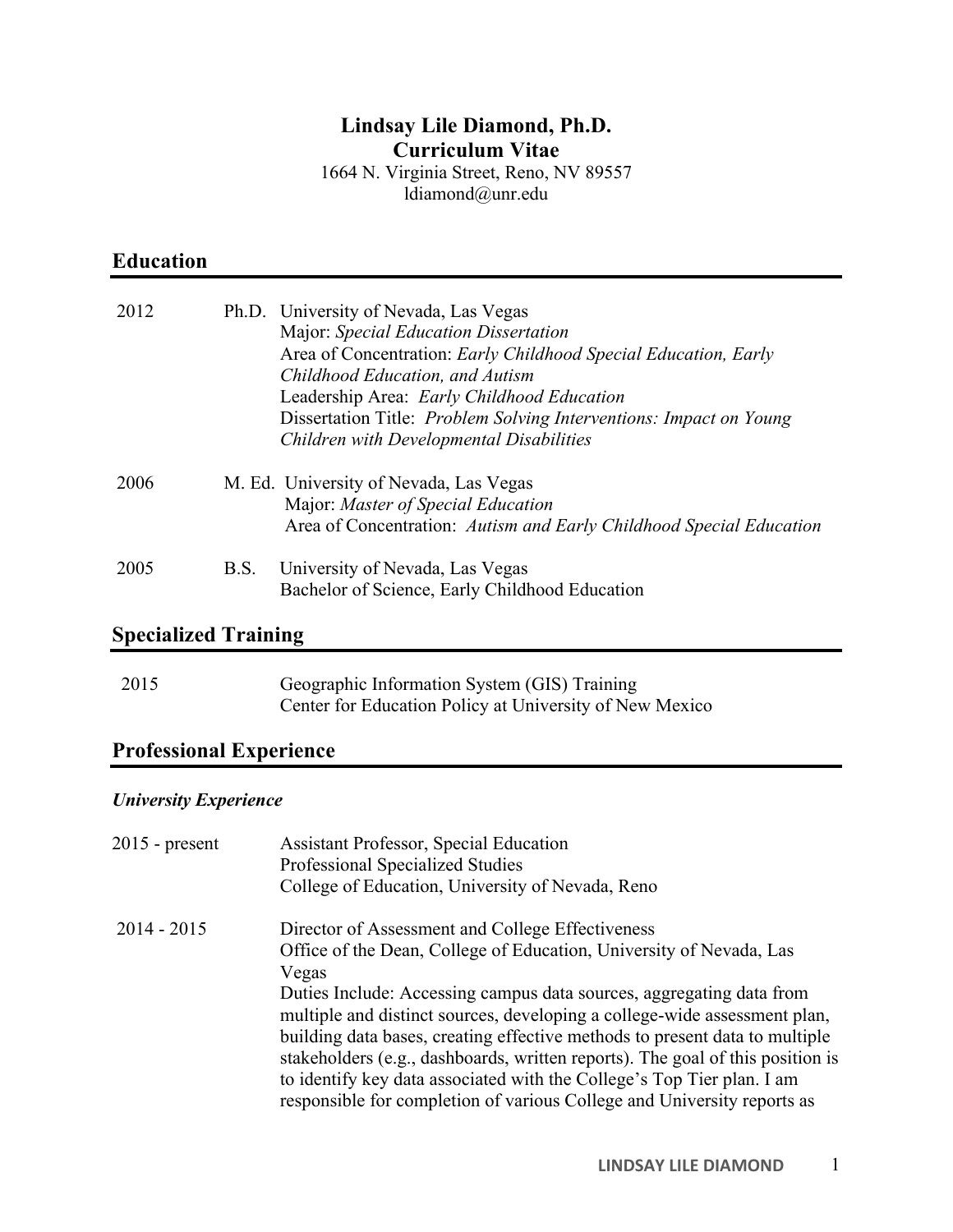|             | well as various local and national assessment reports (e.g., U.S. News and<br>World Report, Title II, AACTE PEDS, State Annual Program Completers<br>Report, Annual ARL report).                                                                                                                                                                                                                                                                                                                                                                                                                                    |
|-------------|---------------------------------------------------------------------------------------------------------------------------------------------------------------------------------------------------------------------------------------------------------------------------------------------------------------------------------------------------------------------------------------------------------------------------------------------------------------------------------------------------------------------------------------------------------------------------------------------------------------------|
| 2012 - 2013 | Senior Advisor: Alternative Route to Licensure Programs (2012-2014)<br>Department of Teaching and Learning, College of Education, University<br>of Nevada, Las Vegas<br>Duties Included: Conducted initial and ongoing advising for the<br>alternative-route to licensure (ARL) students in the Graduate Licensure<br>Program (GLP), Teach For America (TFA), Programs and Regional<br>Professional Development Program (RPDP). Representative for local<br>school district consortium meetings and monthly Commission on<br>Professional Standards (COPS) meetings regarding teacher preparation<br>and licensure. |

#### *Public School Teaching Experience*

| $2009 - 2012$ | Project Facilitator, Early Childhood Special Education ARL<br>Professional Development Department, Clark County School District |
|---------------|---------------------------------------------------------------------------------------------------------------------------------|
| $2005 - 2009$ | Classroom Teacher, ECSE-Autism<br>Roger Bryan Elementary School, Clark County School District                                   |

#### *Teaching Certifications*

Early Childhood Developmentally Delayed, State of Nevada Early Childhood Education, 0-2 grade, State of Nevada Special Education Autism, 3-21 years, State of Nevada

### **Research and Scholarship**

#### *Publications*

- **Diamond, L. L.** (in press). Problem Solving Using Visual Support for Young Children with Autism. *Intervention in School and Clinic.* [What Works Column].
- **Diamond, L. L.** (in press). Problem solving: A precursor to self-determination. *Intervention in School and Clinic.* [Current Topics Column.]
- **Diamond, L.** & Morgan, J. (2016). Promoting problem solving during play-based activities. In Higgins, K. & Boone, R. (Eds.), *2016 UNC/UNLV Building Bridges Conference II Proceedings*. Nicosia: Cyprus, University of Nicosia, Cyprus. ISBN: 978-1-5323-0464-4 [Data-based study.]
- Morgan, J. J., Raines, T. C., **Diamond, L.,** & Boone, R. (2016). Determining the academic and behavioral needs of diverse students in poverty. In Higgins, K. & Boone, R. (Eds.), *2016*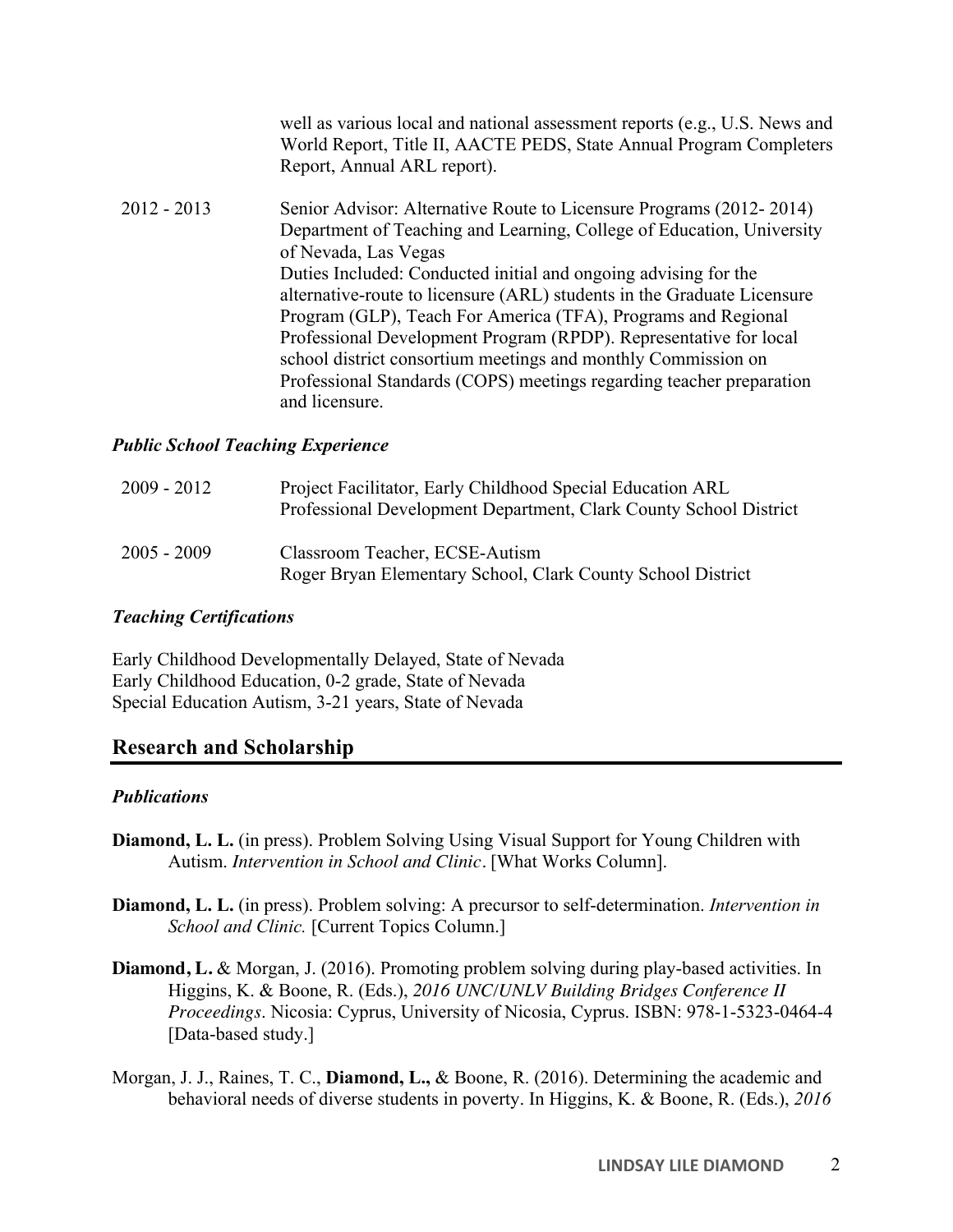*UNC/UNLV Building Bridges Conference II Proceedings*. Nicosia: Cyprus, University of Nicosia, Cyprus. ISBN: 978-1-5323-0464-4 [Data-based study.]

- **Diamond, L.** (2014). Conceptual acquisition of problem-solving skills among young children with disabilities. In Higgins, K. & Boone, R. (Eds.), *2014 UNSW/UNLV Building Bridges Conference Proceedings (pp.* 53-57). Sydney: Australia, UNSW Australia. ISBN: 978-0- 947162-00-9 [Data-based study.]
- **Diamond, L.,** & Higgins, K. (in preparation). Teaching young children with developmental disabilities to solve problems: A comparison of two instructional techniques. [Data-based study.]
- Morgan, J.J., Boone, R., **Diamond, L.,** Raines, T., & Brown, D. B. (in preparation). Determining the academic and behavioral needs of diverse students in poverty. To be submitted to *Urban Education*. [Data-based study, data analysis phase.]

#### *Technical Report*

**Diamond, L.** (2014). *Evaluation of Clark County Education Association Professional Development Program.* Submitted to the Clark County Education Association.

## **Grants**

**Principal Investigator [Funded].** National Education Association, Great Public Schools Grant (2015 - 2018). Awarded through Clark County Education Association (\$150,000). Project Title: "Clark County Education Association Peer Assistance and Review Evaluation."

**Principal Investigator [Not Funded].** National Education Association, Great Public Schools Grant. Amount Requested \$750,000. Project Title: "Clark County Education Association Peer Assistance and Review Professional Development and Evaluation."

**Curricula Developer [Funded].** UNLV Department of Special Education Highly Qualified, High Quality (HQ2) Special Educators, CFDA 84.325T: Special Education Pre-service Training Improvement Grants, funded by the U.S. Department of Education, Office of Special Education Programs, 2008-2013.

## **Presentations**

- **Diamond, L. L.** (2016) Geospatial Information Systems. *Invited presentation* made to the *NCITE Scholars*. Reno, NV.
- Morgan, J., Brown, N., & **Diamond, L.** (2016). Implementing a University-based Alternative Route to Licensure Program: Lesson Learned. Contributed data for the Presentation at the *Teacher Education Division Annual Conference*. Lexington, KY.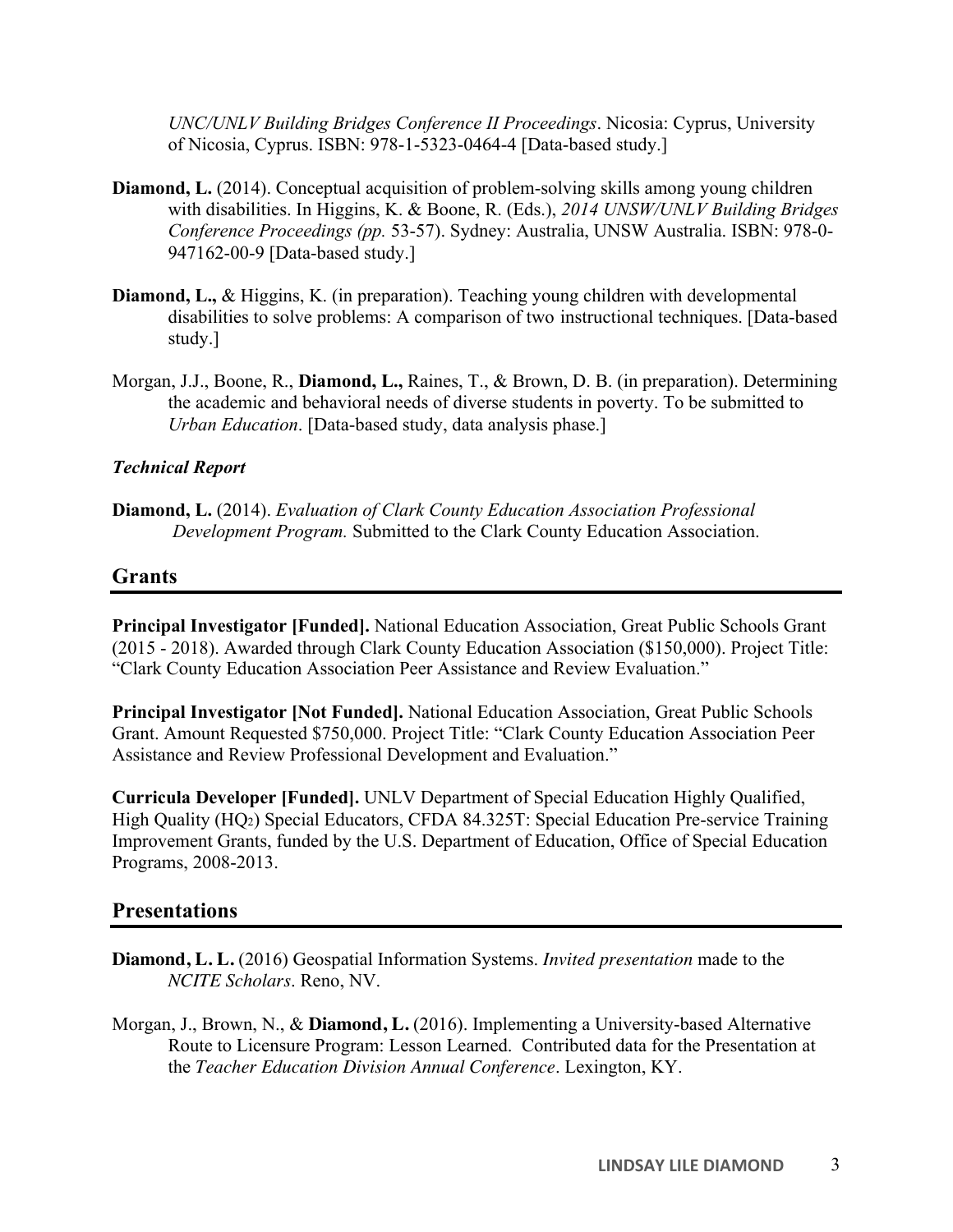- **Diamond, L.** (2016). Informing early Childhood Stakeholders Using Geospatial Mapping. Paper Presentation at the *Northern Rocky Mountain Educational Research Association Annual Conference*. Reno, NV.
- Quinn, L., Paretti, L., Burkett, E., Mccarthy, J., Grove, K., & **Diamond, L.** (2016). Using Cloud Based Technology to Connect Canidadtes, Teachers and Supervisors to Improve Practice. Presentation at the *Northern Rocky Mountain Educational Research Association Annual Conference*. Reno, NV.
- **Diamond, L.** & Morgan, J. (2016). Promoting problem solving during play-based activities. *UNC/UNLV Building Bridges Conference II*. Nicosia: Cyprus.
- Morgan, J. J., Raines, T. C., **Diamond, L.,** & Boone, R. (2016). Determining the academic and behavioral needs of diverse students in poverty. *UNC/UNLV Building Bridges Conference II Proceedings*. Nicosia: Cyprus.
- **Diamond, L.** (2015). Designing Problem Solving Instruction for Children with LD, Interactive Paper at the *Council for Learning Disabilities Annual Conference*, Las Vegas, NV.
- **Diamond, L.,** & Raines, T. (April, 2015). Problem-Solving Opportunities in the Early Childhood Environment for Boys of Color, Poster session presented at the *Council for Exceptional Children Annual Conference*, San Diego, CA.
- **Diamond, L.**, Bairrington-Brown, D., Beck, J., & Small, T. (February, 2015). Examining Consulting Teachers Experiences in a Peer Assistance and Review Program, Paper Presentation at the *ATE Annual Conference*, Phoenix, AZ.
- Bairrington-Brown, D., **Diamond, L.,** Beck, J., & Small, T. (February, 2015). Examining Novice Teachers Experiences in a Peer Assistance and Review Program, Paper Presentation at the *ATE Annual Conference*, Phoenix, AZ.
- **Diamond, L.** (September, 2014). Problem-solving instruction for young children with developmental disabilities. Round table presentation at the *Australian Association of Special Educator National Conference* in Manly, Australia.
- **Diamond, L.** (September, 2014). Conceptual acquisition of problem-solving skills among young children with disabilities. Lecture presented at the *Building Bridges Conference at the University of New South Wales*, Sydney, Australia.
- **Diamond, L.** (2013). Implementing Problem Solving Instruction in Early Childhood. Poster presented at the *Division for Early Childhood Education Annual Conference*, San Francisco, CA.

**Diamond, L.** (2012). Implementing Center-Based Problem Solving in the Early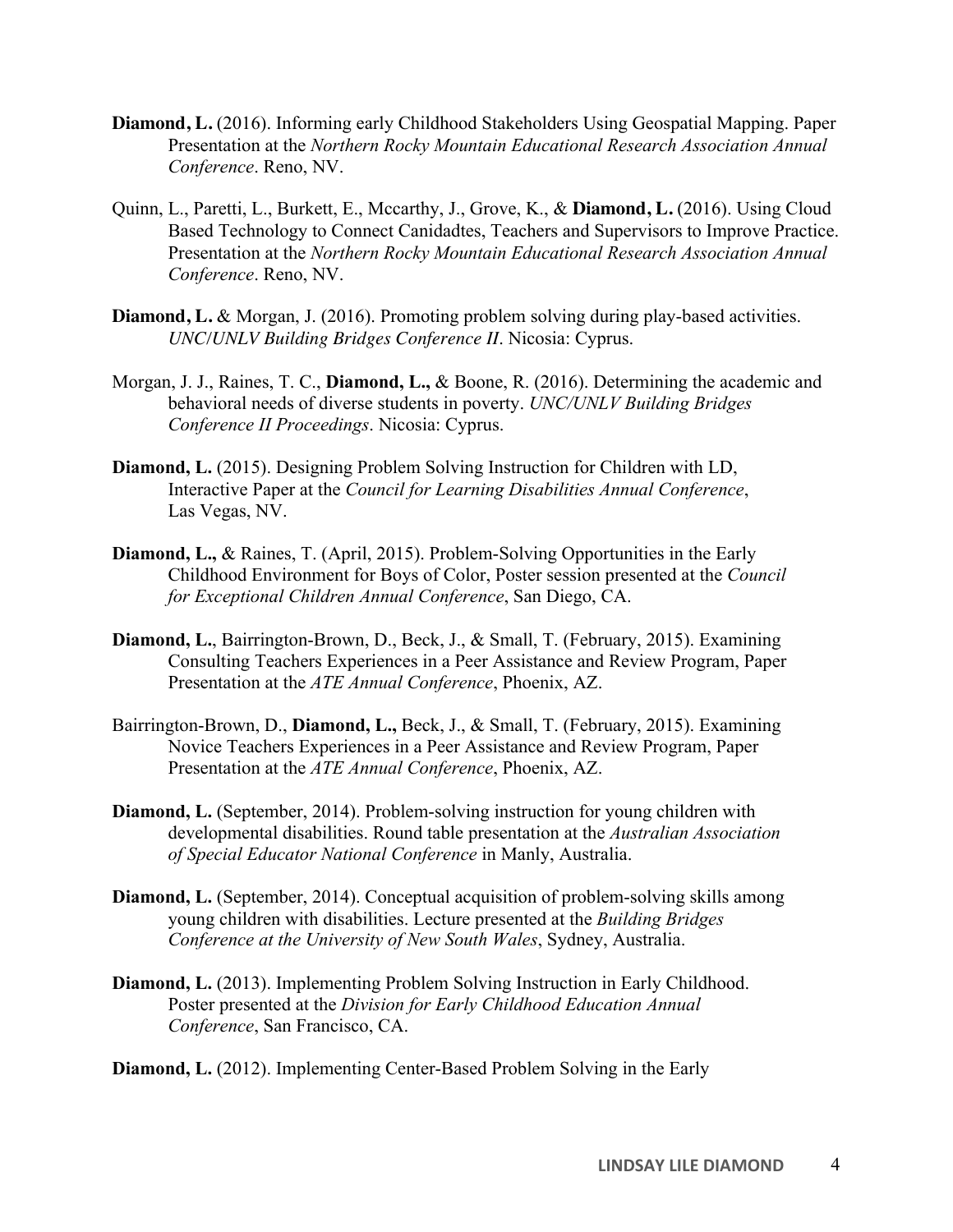Childhood Classroom*.* Poster presented at the *Council for Exceptional Children Annual Conference*, Denver, CO.

- **Diamond, L.** (2011). Implementing Literature-Based Problem Solving in the Early Childhood Classroom. Lecture presented at the *Teacher Education Division Annual Conference*, Austin, TX.
- **Diamond, L.** (2011). Teaching Problem Solving to Young Children with Disabilities*.*  Poster presented at the *Council for Exceptional Children Annual Conference*, National Harbor, MD.
- Lile, L. (2009, May). Alternative Strategy: An Innovative Approach to Teaching Field Experience in Graduate Education*.* Poster presented at the *GRIPS Annual Conference*, Las Vegas, NV.
- **Lile, L.** (2008, November). Preparing for the Inclusion of Young Children with Disabilities*.*  Poster presented at the *Teacher Education Division Annual Conference*, Dallas, TX.
- **Lile, L.** (2008). Best Practice for Inclusion of Children with Disabilities in Early Childhood*.* Lecture presentation at the *Nevada Association for the Education of Young Children Annual Conference*. Las Vegas, NV.
- Krasch, D., **Lile, L.,** & Cohen-Feigenson, S. (2007, December). Including Young Children with Severe Disabilities: Research-Based Best Practices That Work. Poster presented at the *TASH Annual Conference*, Seattle, WA.

# **University Courses Developed**

### **Undergraduate**

### EDRL 437 *Teaching Reading*

 current methods and materials for teaching kindergarten through high school and is Worked with faculty in special education to revise the course content to cover intended for special education teachers.

### **Graduate**

ECE 781 *Field Experience in Early Childhood* 

Worked with faculty in early childhood to redesigned the delivery of instruction for the seminar and course assignments corresponding to graduate students field-based experience.

# **University Courses Taught**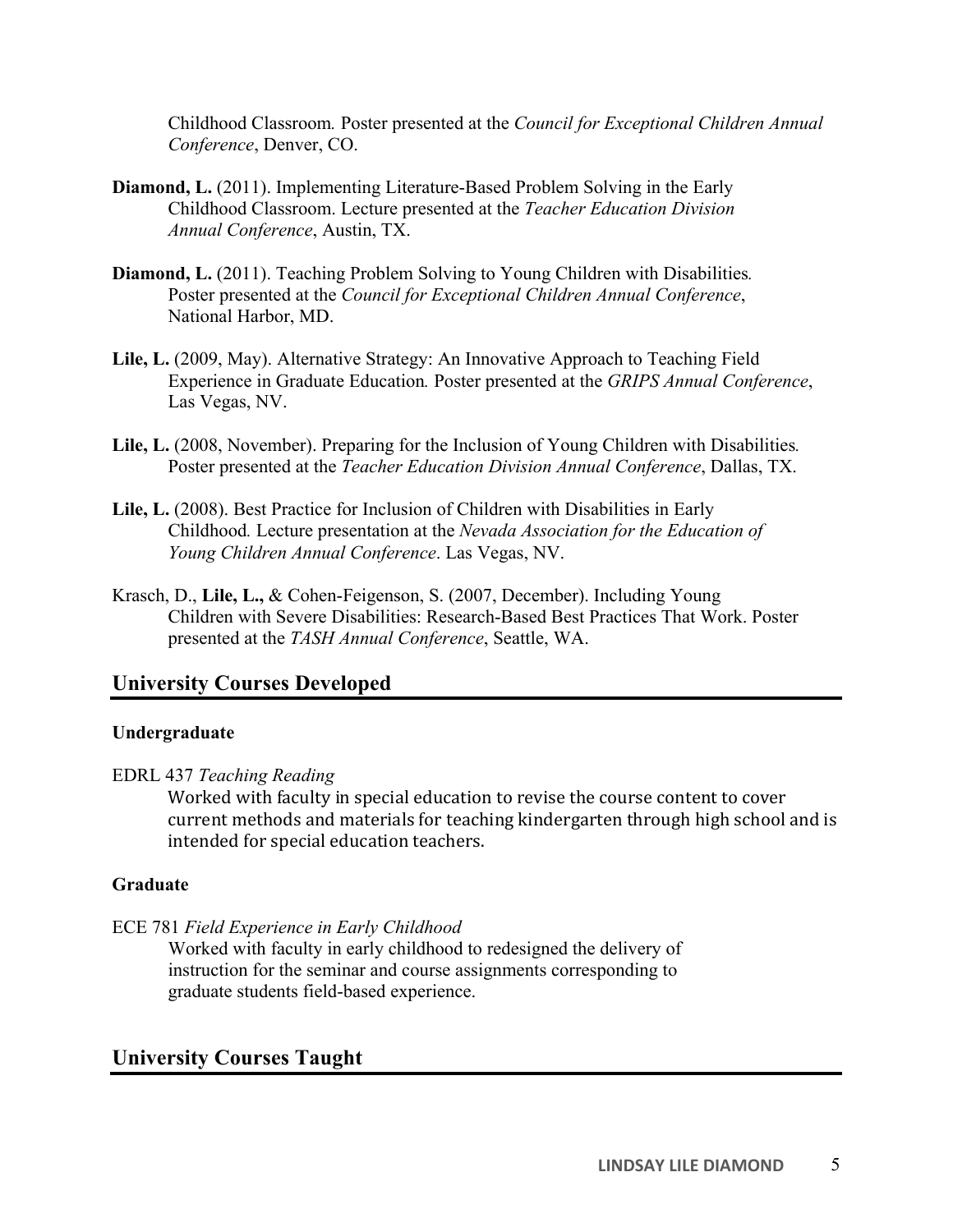| <b>Undergraduate Courses</b>                                                                |                                                                                                                                                                                                                                                                                          |  |
|---------------------------------------------------------------------------------------------|------------------------------------------------------------------------------------------------------------------------------------------------------------------------------------------------------------------------------------------------------------------------------------------|--|
| <b>Course Number and Title</b>                                                              | <b>Course Description</b>                                                                                                                                                                                                                                                                |  |
| EDSP 411: Students with<br>Disabilities in General<br><b>Education Settings</b>             | Course designed to provide general education preservice<br>teachers an overview of special education, including legal<br>aspects, characteristics of disabilities, accommodations for<br>learning, and collaborative skills.                                                             |  |
| EDSP 462: Math Methods for<br><b>Student with Mild Disabilities</b>                         | Course designed to provide special education preservice<br>teachers appropriate methods and interventions for teaching<br>mathematics skills to students with mild disabilities.                                                                                                         |  |
| EDRL 437: Teaching Reading                                                                  | Course designed to provided special education preservice<br>teachers an overview of the current methods and materials to<br>teach reading from kindergarten through high school.                                                                                                         |  |
| EDSP 461: Oral and Written<br>Language Instruction for<br><b>Students with Disabilities</b> | Course designed to provide special education preservice<br>teachers an overview of the impact of disability on language<br>development, as well as specific strategies in identifying oral<br>and written language difficulties and methods for teaching<br>language to this population. |  |
| EDSP 432: Serving Individuals<br>with Disabilities and Their<br>Families                    | Course is designed to provide preservice special education<br>teachers an overview of the relevant federal mandates<br>appropriate to the development of individualized educational<br>programs for exceptional children.                                                                |  |

| <b>Graduate Courses</b>                                                   |                                                                                                                                                                                                                                               |  |  |
|---------------------------------------------------------------------------|-----------------------------------------------------------------------------------------------------------------------------------------------------------------------------------------------------------------------------------------------|--|--|
| <b>Course Number and Title</b>                                            | <b>Course Description</b>                                                                                                                                                                                                                     |  |  |
| ESP 701: Introduction to<br>Special Education and Legal<br><b>Issues</b>  | Course designed to provide a survey of the characteristics<br>and educational needs of students with disabilities. Designed<br>for graduate students in special and general education,<br>nursing, counseling, psychology and related fields. |  |  |
| ESP 733: Management and<br>Modification of Students with<br>Special Needs | Course designed to provide an introduction to applied<br>behavior analysis as it applies to teaching and managing<br>students with special needs, as well as an introduction to the                                                           |  |  |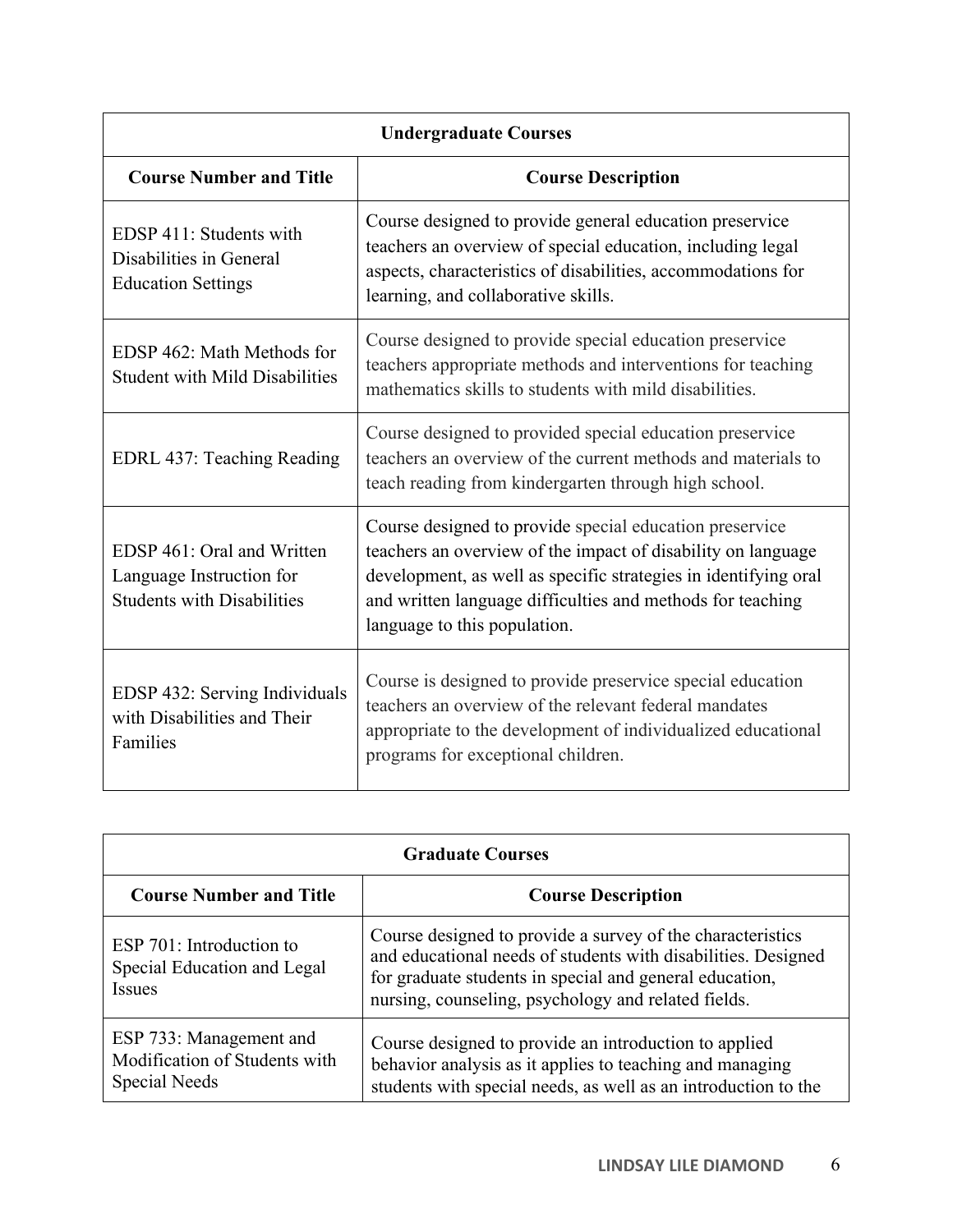|                                                                       | development of quality classroom management programs.                                                                                                                                                                                                                                                                                                                                                               |
|-----------------------------------------------------------------------|---------------------------------------------------------------------------------------------------------------------------------------------------------------------------------------------------------------------------------------------------------------------------------------------------------------------------------------------------------------------------------------------------------------------|
| <b>ESP 708: Advanced Strategies</b><br>for Students with Disabilities | Course designed to provide advanced instructional methods<br>and procedures application to the education of children with<br>learning disabilities. Focus on unit planning; lesson planning,<br>and evidence-based differentiated instructional practices.                                                                                                                                                          |
| ESP 779: Early Childhood<br><b>Service Coordination</b>               | Course designed to provide an overview of staffing patterns in<br>programs for young children with disabilities; organization<br>and implementation of training to meet identified needs of<br>varied paraprofessionals and professionals; supervisory and<br>consultative roles; and budget and fiscal matters.                                                                                                    |
| ESP 775: Strategies in Early<br>Childhood Special Education           | Course designed to focus on the development of behavioral<br>objectives, task analysis, and grouping and regrouping of<br>children. Includes behavior modification, precision teaching,<br>and interaction analysis and microteaching procedures.                                                                                                                                                                   |
| ESP 730: Parent Involvement in<br>Special and General Education       | Course designed to provide an overview of current<br>involvement, rationales for parent involvement, and research<br>that supports it. Focuses on common effort by the school,<br>home and community to provide for students' growth through<br>integrated successive learning experiences that allow for<br>variation in skills, cognitive development, emotional creative<br>abilities, and physical development. |
| ECE 722: Theoretical Bases of<br>Early Childhood Education            | Course designed to provide an examination of the underlying<br>theoretical foundations for early childhood education,<br>perspectives supporting early childhood education, and the<br>application of developmental theories across domains.                                                                                                                                                                        |
| ECE 781: Early Childhood<br><b>Education Field Experience</b>         | Course designed to provide early childhood field experience<br>that emphasizes program planning, implementing lesson<br>plans, guidance of students, and working with families.                                                                                                                                                                                                                                     |

# **Professional Service**

## *National*

Editorial Review Board Member, *TEACHING Exceptional Children*, 2015- present

Editorial Review Board Member, *Intervention in School & Clinic*, 2011- present

Local Arrangements Committee Member, Council for Learning Disabilities 37<sup>th</sup> International Conference on Learning Disabilities, Las Vegas, NV.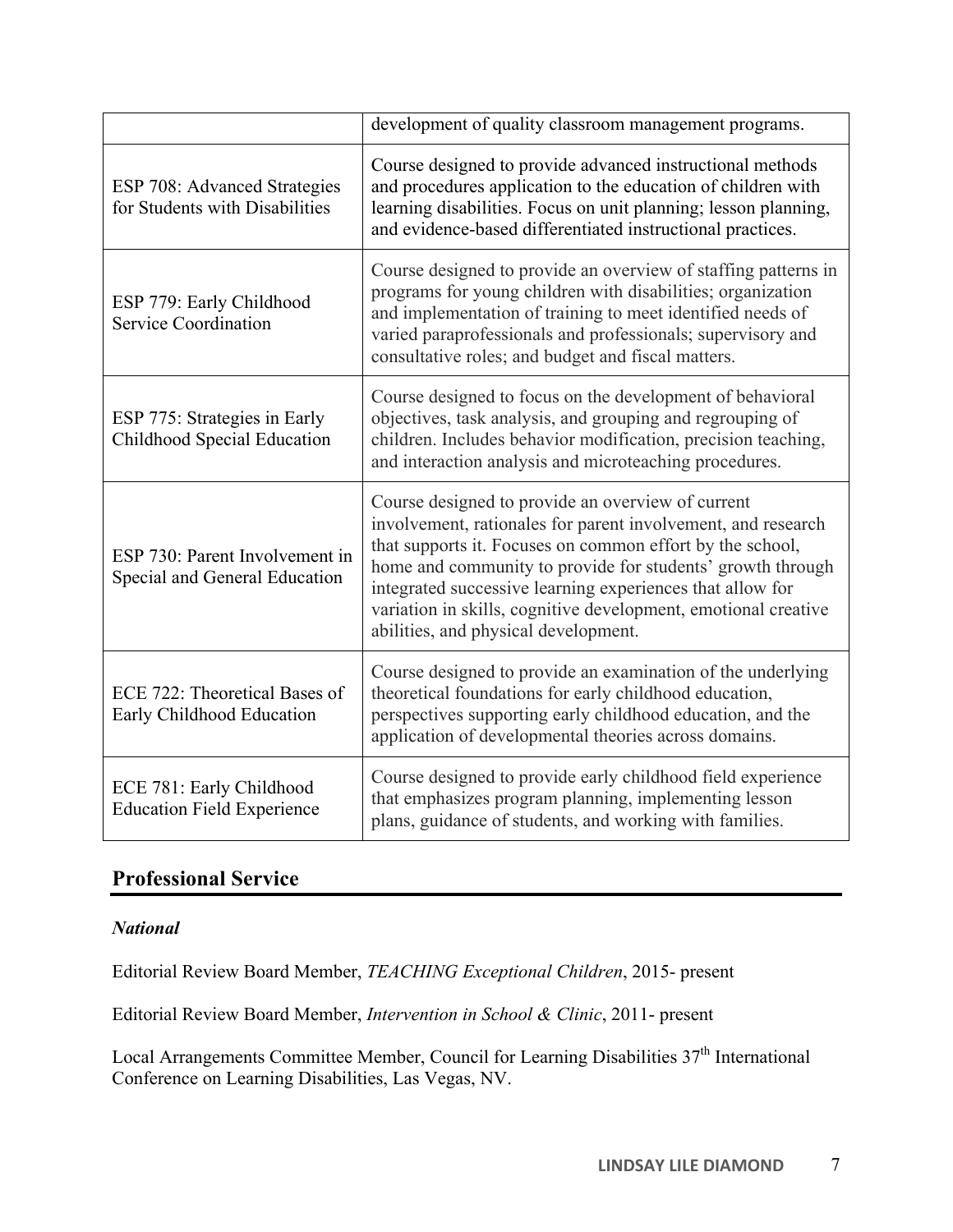### *University*

Northwest Commission on Colleges & Universities (NWCCU) 2017 Accreditation Committee Member, 2015

University Assessment Committee Member, 2013 - present

Graduate College Curriculum Committee, 2013 - 2014

#### *College of Education*

Research and Grants Committee Member, University of Nevada, Reno, Fall 2016 - present

- Downtown Achieves Research Committee, Fall 2013 present Data collected
- Peer Assistance and Review Research Committee, Fall 2013 present IRB Approval

Regional Professional Development Program UNLV Coordinator, 2012 - present

Teach for America College Liaison, 2012 - present

```
Search Committee Member, Assistant Professor of Literacy, 2012-2013 
University of Nevada Las Vegas Chapter of the Council for Exceptional Children 
       Doctoral Student Representative (2011-2012) 
       Secretary (2010-2011) (elected position) 
       Treasurer (2008-2010) (elected position) 
       Founding member (2008)
```
#### *State of Nevada*

CEEDAR Leadership Team, Nevada Department of Education, March 2015 – May 2016

Nevada State Sub-Division of the Division for Early Childhood Education Children's Action Network Coordinator, Fall 2014 - present

#### *Community*

Sunrise Children's Foundation Executive Board of Directors, 2016 - present

Sunrise Children's Foundation Board of Directors, 2014 - 2016